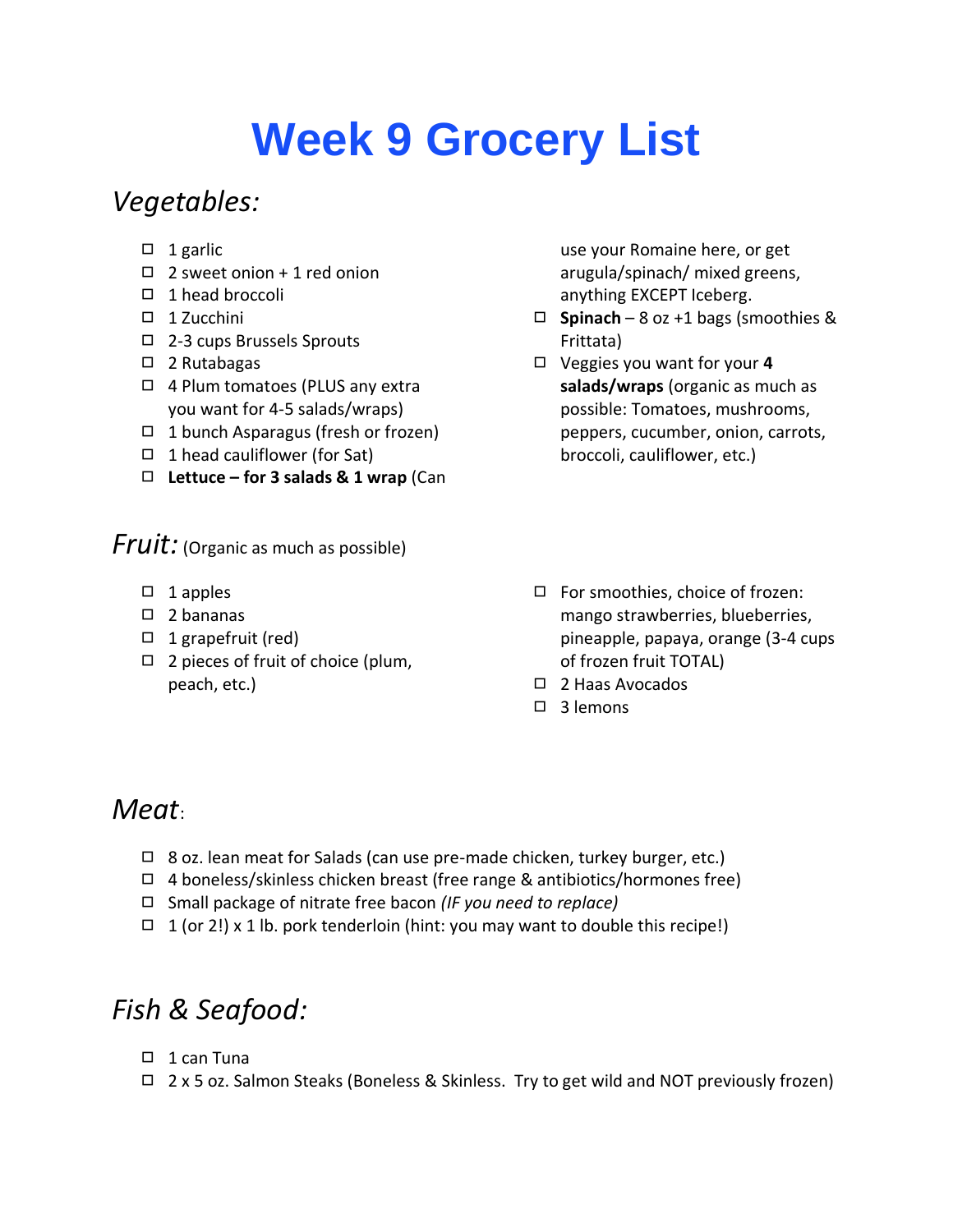## *Eggs:*

◻ 9 eggs (organic, free range, & hormone/antibiotic free if possible)

#### *Miscellaneous:*

- ◻ 4 oz. Greek Plain Yogurt
- ◻ Dijon Mustard (if you don't already have)
- ◻ 1 container Chicken Stock (low sodium) for Mashed Cauliflower & Rutabaga
- ◻ *(Optional – if need to replace)* for Choc & Coconut Superfood Shake): Coconut milk OR almond milk, Cacao (raw unprocessed cocoa), goji berries, coconut butter

### *Fresh Herbs:*

- ◻ Fresh Rosemary (not optional)
- $\Box$  Fresh Thyme / (or dried-you should already have dried)
- ◻ Fresh Flat Leaf Parsley

#### *Supplements:*

◻ 2 Protein Bars

## *Ingredients you should ALREADY have:*

#### **Items in bold- you will need for this week**

- ◻ **Protein Powder**
- ◻ **Almond Butter**

#### **Replenish your Trail Mix & Protein Bars as necessary:**

- ◻ **For Trail Mix #1:** ½ cup ground flax seeds, 1 cup raw pumpkin seeds, 1 cup raw sunflower seeds, 3 cups shredded unsweetened coconut, 4 cups raw slivered almonds, ½ cup unsweetened dried cherries OR Raisins (choose ONLY mix #1 or #2, not both)
- $\Box$  **For Trail Mix #2:** 1/2 cup raw walnuts, 1/2 cup almonds, 1/2 cup pecans, 1/2 cup raw pumpkin seeds, 1/2 cup sunflower seeds, 1/4 cup chopped dried apricots, 1/4 cup dried cranberries (sweetened with apple juice), 1/4 cup dried unsweetened blueberries, 1/4 cup dried golden raisins
- ◻ **PROTEIN BAR Option #1:** You'll need 1.25 cups slivered almonds, 1 cup pecans, 1/3 cup